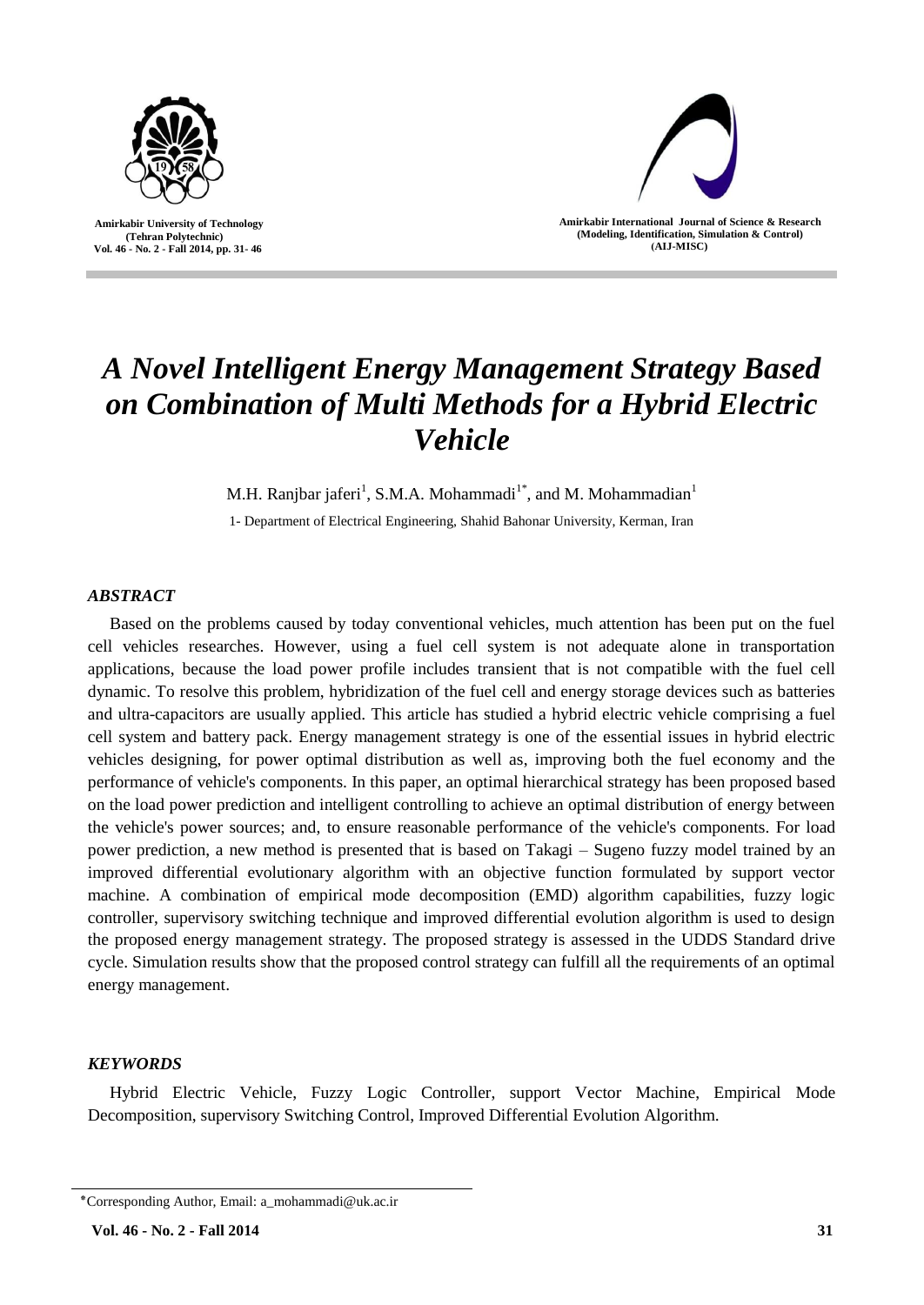# **1. INTRODUCTION**

In recent years, due to increasing concerns in energy crisis and environmental pollution, extensive researches have been done on fuel cell (FC) vehicles as a viable alternative for today conventional vehicles [1]. Despite significant advances in the fuel cell technology, technological limitations such as low efficiency at low power demand and slow transmission rate of power at transient positions are existed [2]. These cases have resulted that the fuel cell system should not be used alone in the hybrid electric vehicles in order to meet power demand, especially in start-up and transient times. Compared to the fuel cells, batteries have higher power density that can provide necessary load power immediately in transient position [3]. Also based on the fact that fuel cells have no energy recovery capability, hybridization of the fuel cell and batteries is one of the most important requirements of fuel cell vehicles. In hybrid configuration of FC and battery, FC system and battery pack are sized to meet the continuous and transient power load profile, respectively. The hybridization of fuel cell and battery has remarkable results including: reduction in fuel consumption, and downsizing of FC. Many published papers such as [4]-[5]-[6]-[7] proposed a structure consists of FC and battery (as energy storage system) for hybrid electric vehicle configuration. Designing an energy management strategy is an important and inevitable matter in hybrid electric vehicles, due to the distinct nature of FC and battery dynamics [8]. Many different energy management techniques have been proposed in the literature. In many studies on the hybrid electric vehicles, according to the nonlinear dynamic of the system, parametric sensitivity to environmental factors, load complexity and system uncertainty are the basic of energy management strategy on intelligent controllers. Among the intelligent control strategies, fuzzy logic control (FLC),has a central role in the intelligent strstegies due to its independence of mathematical modeling and training procedure [9]. In [9-16]the FLC was used to design energy management strategy in hybrid electric vehicles. Intelligent energy management strategies in [1-3]and[8-10] were designed based on the distinctive nature and dynamic of the power source. Although in afore mentioned papers, the FC lifetime problem and its optimum performance have been studied better than the control strategies presented in [11]-[12]-[13]-[14]-[15]- [16]. But the problem of fuel economy and the overall system efficiency has not been well investigated. Furthermore the proper states of FC shutdown and starting were not well examind. Another weakness of their strategies is their problem of being online, although they

have been introduced as real-time approaches.Evidence of this asseveration is that, in the mentioned strategies the used load power information requires previous data of the management problem.

In real-time energy management strategies it is not possible to achieve an optimal solution for the problem of energy management in a hybrid electric vehicle due to the lack of driving cycle recognition. Most of the proposed methods carry out from the control process based on a background of vehicle propelling or traffic information that causes the vehicle's performance to be mostly inappropriate. Hence, gaining driving cycle information and its proper estimation is very important in the field of energy management study [17]. In this paper, a comprehensive and real-time energy management strategy is presented. In the proposed strategy, a hybrid algorithm is designed to predict the vehicle load power profile. Also, the empirical mode decomposition (EMD) algorithm is applied to produce fuel cell reference power signal from the predicted load power profile. Fuzzy logic controller and improved differential evolutionary (IDE) algorithm are employed to optimal control of power. The supervisory switching technique is used to determine the appropriate status (on / off) of the fuel cell system. The proposed strategy is developed in a FC/ battery hybrid vehicle.

The goal of designing the proposed strategy is to optimally distribute power among the power sources (fuel cell and battery), reduce fuel consumption, increase overall system efficiency and improve the lifetime and performance of the hybrid system components.

This paper is organized as follows. In section1, the configuration of the vehicle components is described. In section2, the proposed strategy and its applied techniques are described.In section 3, the simulation process and its results are discussed. finally section 4 concludes the paper

#### **2. Driving Structure Of The Hybrid Electric Vehicle**

The hybrid electric vehicles have different structures, but generally a hybrid vehicle is formed of a power plant, an energy storage system, and a power transmission system. Usually a parallel connection of a FC, energy storage system and DC-DC converters is chosen because it increases system capabilities [11].

A propulsion structure of FC/ battery is shown in Fig. 1. In this structure, the FC system as the main power source acts and the battery pack is considered as the auxiliary power source. The advantage of this system is that the battery system can provide transient power and is capable to recover brake energy.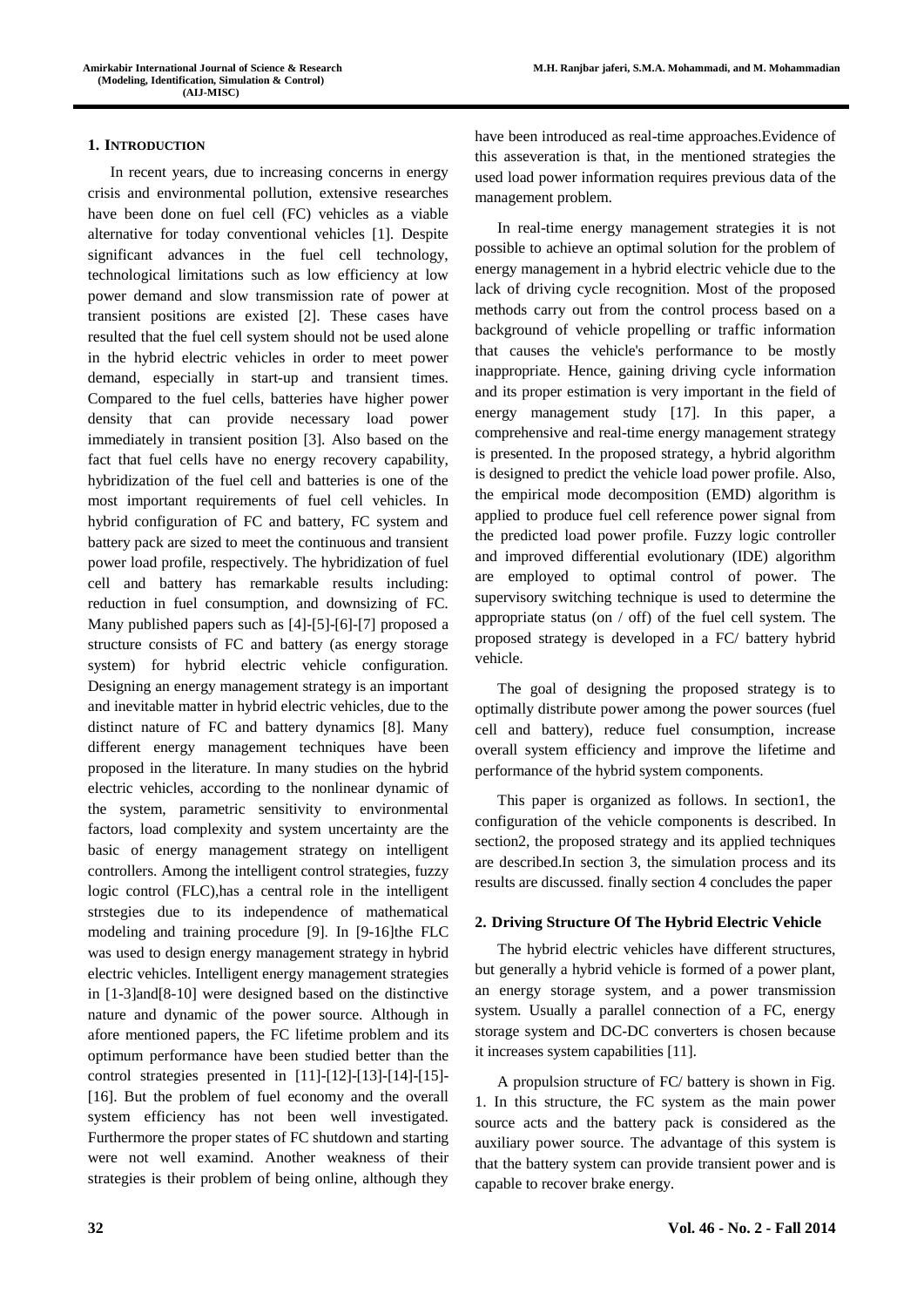

**Fig. 1. Architecture of the FCHEV** 

# **A. Modeling Of The Hev**

In this paper, the "Advisor" software is employed to model the hybrid vehicle's components. This software is developed by the American National Renewable Energy Laboratory. Advisor is a set of model files, data and scripts to use in Matlab/Simulink environment for vehicle simulation [11]. This software simulates the dynamic performance of vehicles in a variety of different power train systems with varied sizes.

The feature of this software is that all of its models and files are open to user to allow users to access the original creation and changes files and models.

Instead, attaining the actual and accurate results of this software relies heavily on the skill of users in vehicle modeling and simulation process. The studied hybrid vehicle model in Advisor is shown in Fig. 2. As mentioned before the modeling details and relationships among the components are available and open to users. So, modeling of hybrid vehicle components is not described in this paper. Table 1 describes the characteristics of the underlying vehicle and its power components.

#### **3. THE PROPOSED ENERGY MANAGEMENT STRATEGY**

In the FC/ battery hybrid vehicles a comprehensive energy management strategy must be considered to optimize the distribution of power flow between power sources with consideration of distinctive dynamical feature

In this section, a management strategy based on fuzzy logic controller, empirical mode decomposition, improved differential evolution algorithm and supervisory switching control is designed.

The bases of the proposed strategy is established on the fuzzy logic. A schematic diagram of the proposed strategy is shown in Fig. 3.



**Fig. 2. Architecture of the FCHEV**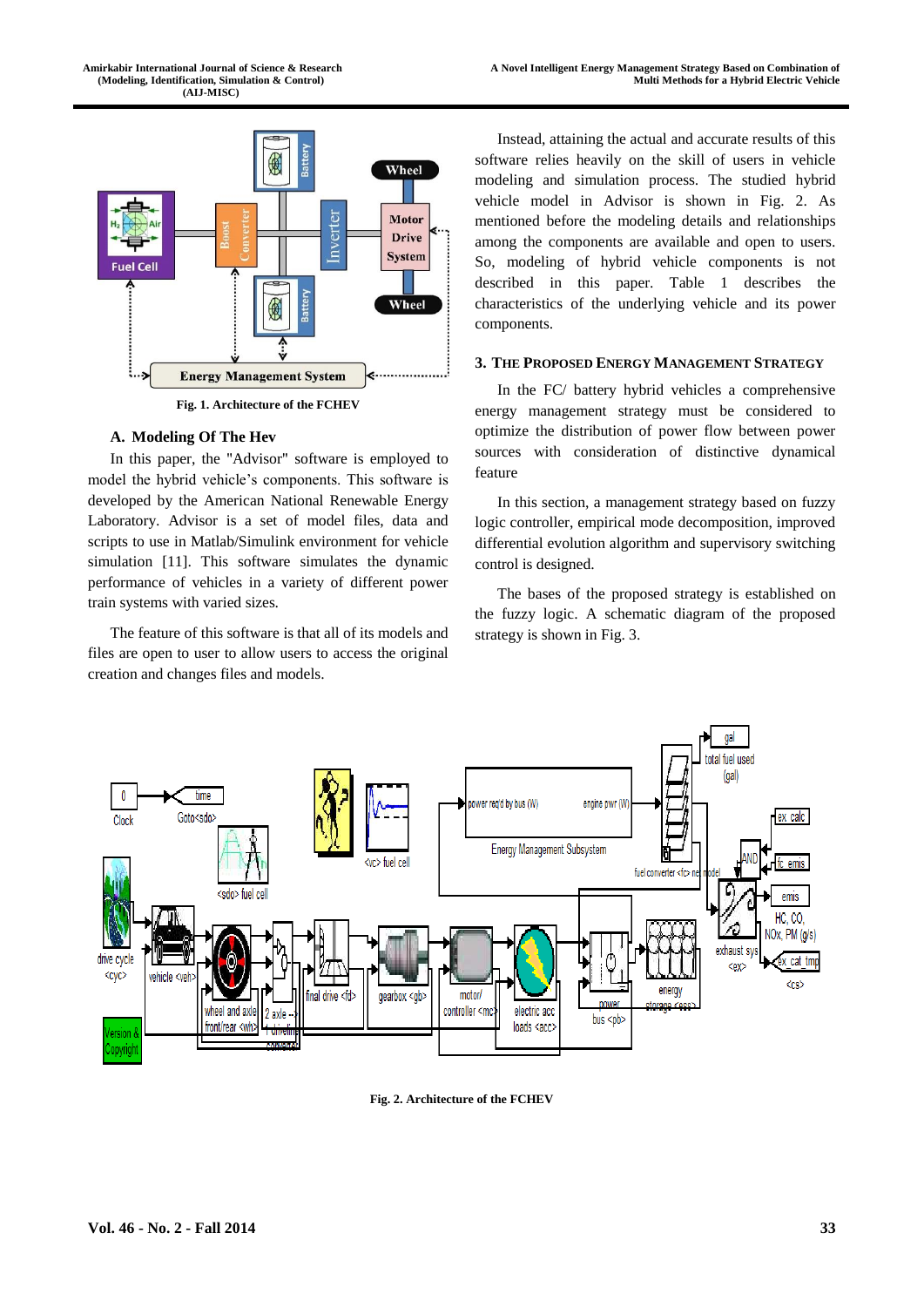**TABLE 1.** SPECIFICATIONS OF THE ELECTRICAL AND MECHANICAL COMPONENTS OF THE HEV

| <b>Vehicle specification:</b>   |              |                                 |       |
|---------------------------------|--------------|---------------------------------|-------|
| Total mass (kg)                 | 1380         | Coefficient of rolling drag     | 0.009 |
| Frontal area (m2)               | 2.0          | Coefficient of aerodynamic drag | 0.335 |
| Wheel rolling radius (m)        |              |                                 |       |
| <b>Motor specification:</b>     |              |                                 |       |
| Maximum power (kW)              | 75           | Maximum speed (rpm)             | 6283  |
| Rated voltage (V)               | 320          | Average efficiency (%)          | 60    |
| Fuel cell system specification: |              |                                 |       |
| Type                            | <b>PEMFC</b> | Maximum net power(kW)           | 50    |
| Average efficiency (%)          | 56           | Minimum power (kW)              | 5     |
| <b>Battery specification:</b>   |              |                                 |       |
| Maximum discharging rate        | 5C           | Number                          | 25    |
| Rated voltage $(V)$             | 308          | Capacity (Ah)                   | 2.5   |



**Fig. 3. Proposed energy management diagram**

As can be seen in Fig. 3, a signal is provided as a reference power signal for the fuel cell system in the EMD block. This signal is low frequency part of the load power signal that has transient-free nature. The fuzzy block is included of three fuzzy controllers (FLC-No.1, FLC-N0.2 and FLC-No.3). A dual mode fuzzy controller (DMFC) is existed in this block that its operating mode is determined by another fuzzy controller (FLC-No.3). The task of these fuzzy controllers is to determine the appropriate requested power value of the FC system. In the supervisory switching control block, the appropriate status of FC activity (turn on or shutdown) is investigated. To improve the performance of the proposed strategy an improved evolutionary algorithm is used to tune parameters of the membership functions of the FLC-No.3. The employed techniques in the proposed strategy are described,below

## **A. Load Power Prediction**

Identification and estimation of the driving cycle patterns in the real action of a hybrid electric vehicle is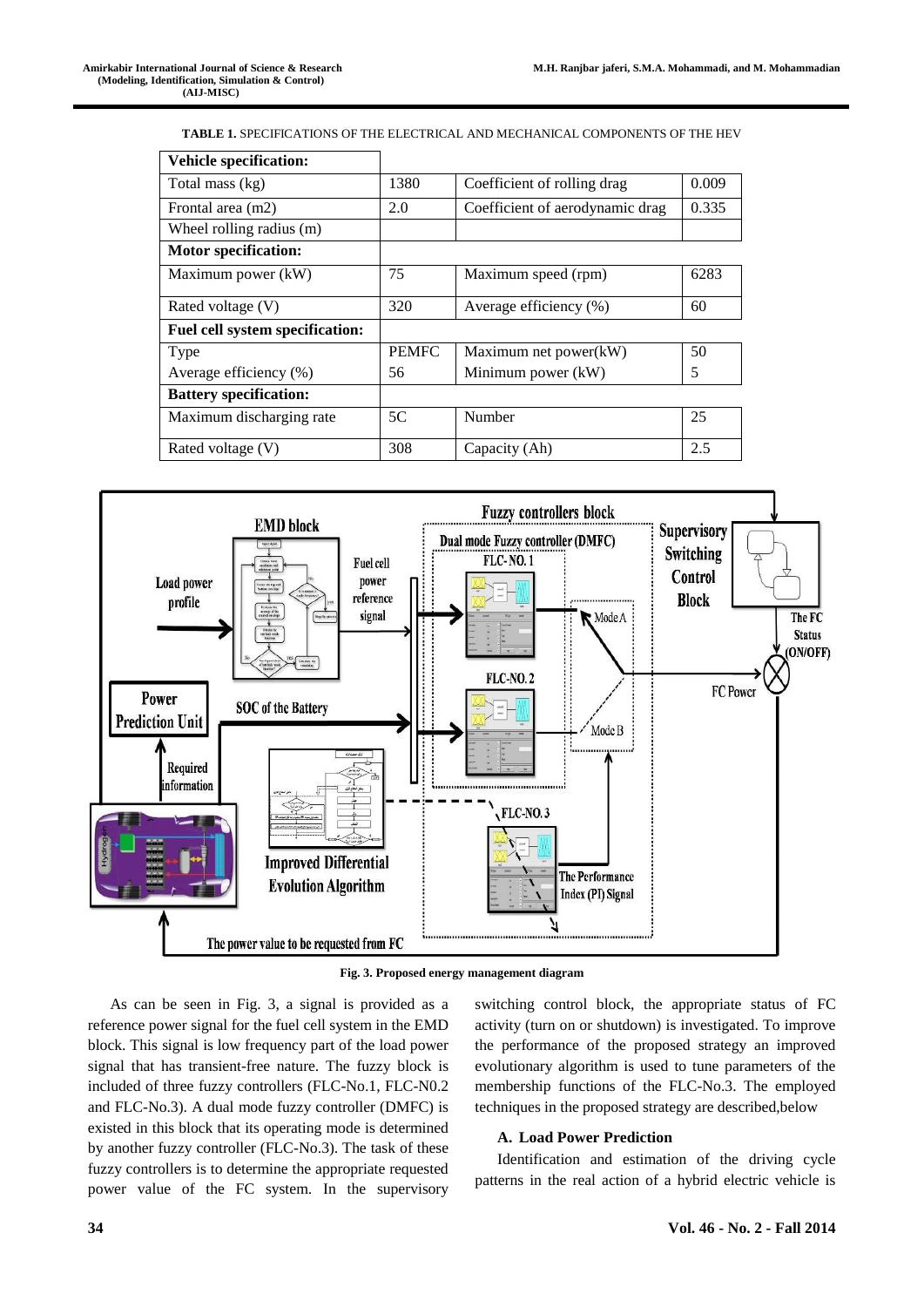difficult and has its own specific complexities. This matter usually causes the impossibility of driving pattern identification directly, due to plenitude of the driving patterns and multiplicity of affecting parameters [17].

So, in attention to the aim of the controlling problem that is related to vehicle's energy topic,in this paper the estimation value of the requested power from the vehicle at any moment is used. In recent years, the use of the fuzzy models for modeling, prediction and time series analysis has grown significantly and now these models are important tools for time-series prediction. The proof of the theory about the all-purpose approximation feature of the fuzzy models has been presented in recent decades [18]. In this paper, the Takagi-Sugeno fuzzy type is used to fuzzy systems model the load power prediction problem. This model is trained by an improved differential evolutionary (IDE) algorithm further an, inspiration of the support vector machine (SVM) is used for its fitness function.

The training flowchart of the Takagi-Sugeno model (prediction model) is shown in Fig. 4. The inputs of the prediction model are

- 1- The vehicle speed.
- 2- The exerted torque on the vehicle's front wheels.

The output of the prediction model is the required power of the power supplies of vehicle i.e. the load power.

#### **B. Takagi-Sugeno Fuzzy Model[ ]**

In this paper, the Takagi-Sugeno fuzzy model (for simplicity T-S model) is used to load power prediction due to its ability as a powerful tool for system identification.

For simplicity of discussion, a multi-input and singleoutput (MISO) system is considered. The general form of T-S model with n input variables and r rules is as follows [18]:

$$
R_i : \text{if } X_1 \text{ is } A_{i1} \text{ and } ... X_n \text{ is } A_{in} \text{ then } y_i =
$$
  

$$
p_{i1}X_1 + ... + p_{in}X_n + p_{i(n+1)}
$$
 (1)

where  $R_i$  denotes the i-th rule,  $X_j$  represent the j - th input variable,  $A_{ij}$  represents the fuzzy membership function belong to the i- th rule and j- th input variable,  $Y_i$  represents the output of the i- th rule which is usually expressed as a first order polynomial and  $P_{i1}$ ,  $P_{i2}$ , ...,  $P_{i(n+1)}$  are parameters related to the polynomial.

A variety of membership functions in T-S model is existed. The function that is used here, is a Gaussian function. The grade of membership function of variable "x" is calculated

$$
\mu(X) = \exp\left(\frac{(X - C)^2}{2\sigma^2}\right)
$$
 (2)

where c and are the center and the standard deviations of the membership function  $(\mu(.))$ .



**Fig. 4. The training flowchart of T-S model**

#### **C. Support Vector Machine Formulation[ ]**

In each regression problem, training data are given. The goal of support vector regression (SVR) is to find the functional that its estimation error is less than and be flat as possible. Assume the used function in SVR is linear as it can

$$
y = f(x) = \langle w, x \rangle - b \tag{3}
$$

where represents the inner product, W is the weight vector or slope vector defined at space, and b is a scalar. Therefore, a prerequisite for training data estimation with error less than  $\varepsilon$  by the function  $f(x)$  can be written

$$
\begin{cases} y_i - \langle w, x_i \rangle + b_i \le \epsilon \\ \langle w, x_i \rangle - b - y_i \le \epsilon \end{cases}, i = 1, 2, ..., m \tag{4}
$$

The condition to have a flat Estimation is equivalent to have a low slope. To achieve this goal, the square norm of

the gradient vector i.e.  $\|w\|^2$  must be minimized in the optimization process [19].

Owning the mentioned contents, it is required to solve the following optimization problem for a SVR model development as in [20]. (5)

Find w and b to minimize  $\|w\|^2$ 

subject to 
$$
\begin{cases} y_i - \langle w, x_i \rangle + b_i \le \varepsilon \\ \langle w, x_i \rangle - b - y_i \le \varepsilon \end{cases}
$$
,  $i = 1, 2, ..., m$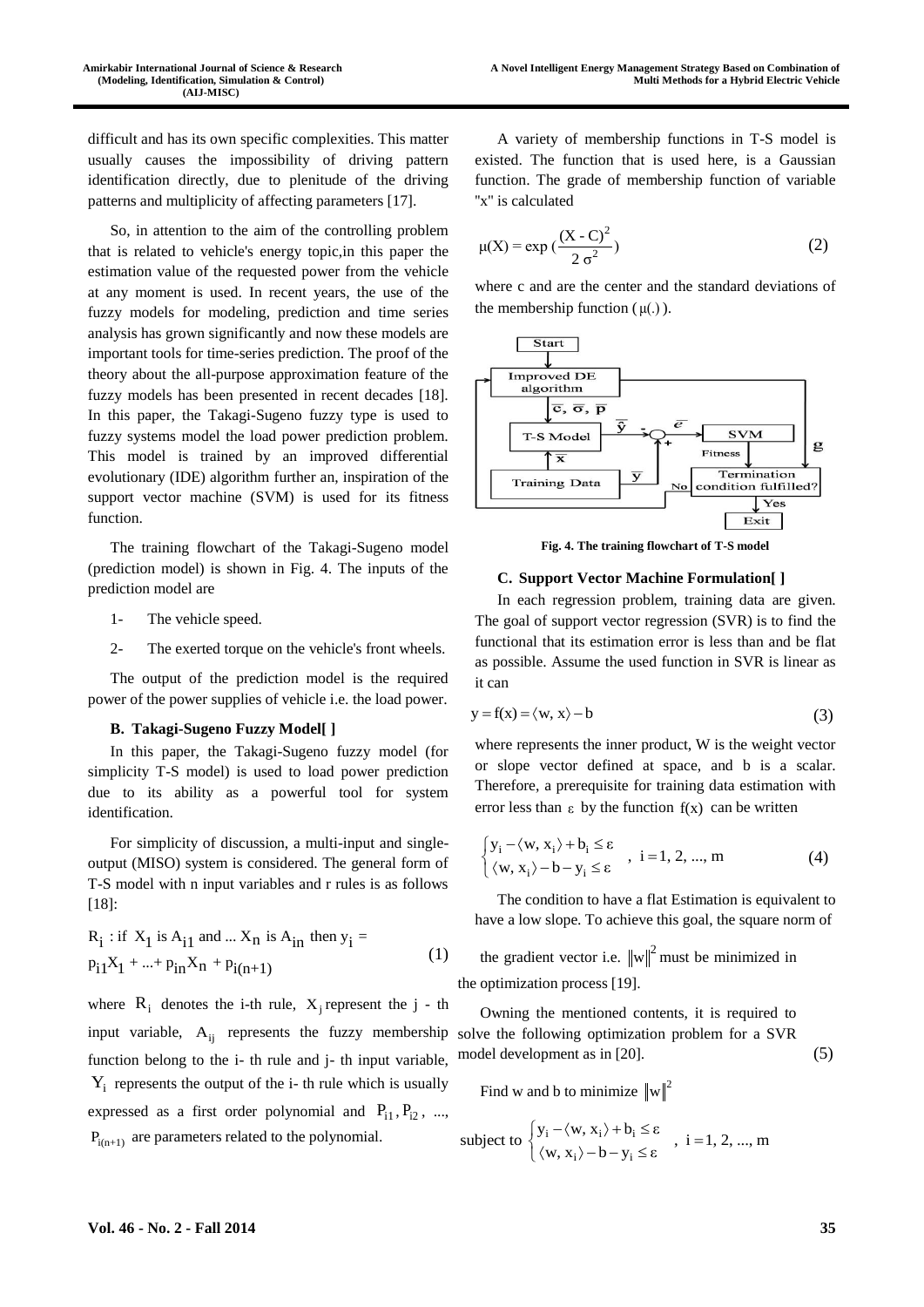If it is not possible to create a SVR model by using the function  $f(x)$  with approximation error less than ε , the optimization constraints changes

$$
\int y_i - \langle w, x_i \rangle + b_i \le \varepsilon + \xi_i \qquad i = 1, 2, \dots
$$
 (6)

$$
\begin{cases}\n y_i - \langle w, x_i \rangle + b_i \le \varepsilon + \xi_i \\
 \langle w, x_i \rangle - b - y_i \le \varepsilon + \xi_i^* \n\end{cases}, i = 1, 2, ..., m
$$
\n
$$
\{\xi^*\}
$$

where  $\{\xi_i\}_{i=1, 2, ..., m}$  and  $\left\{\xi_i^*\right\}_{i=1, 2, \dots, m}$  are positive parameters and to reduce these parameters, a factor of ensemble of these parameters in the optimization objective function is added. Thus the optimization problem can be expressed

find w and b to minimize 
$$
||w||^2 + C \sum_{i=1}^{m} (\xi_i + \xi_i^*)
$$
  
\nsubject to 
$$
\begin{cases}\n y_i - \langle w, x_i \rangle + b \le \epsilon + \xi_i \\
 \langle w, x_i \rangle - b - y_i \le \epsilon + \xi_i^* \\
 & \xi_i, \xi_i^* \ge 0\n\end{cases}
$$
\n(7)

Thus, the model training process can be written as the following optimization problem:

find 
$$
\{\overline{C_i}\}_{i=1, 2, ..., n}
$$
,  $\{\overline{\sigma_i}\}_{i=1, 2, ..., n}$ ,  
\n $\{\overline{P_i}\}_{i=1, 2, ..., n}$ ,  $\overline{\xi}$  and  $\overline{\xi^*}$  to minimize  
\n
$$
C\sum_{i=1}^{m}(\xi_i + \xi_i^*)
$$
\n
$$
\begin{cases}\ny_i - \langle w, x_i \rangle + b \le \varepsilon + \xi_i \\
\langle w, x_i \rangle - b - y_i \le \varepsilon + \xi_i^* \\
\xi_i, \xi_i^* \ge 0\n\end{cases}
$$
\n(8)

where  $\left\{\overline{C_i}\right\}_{i=1,2,...,n}$ ,  $\left\{\overline{\sigma_i}\right\}_{i=1, 2,...,n}$ ,  $\left\{\overline{P_i}\right\}_{i=1, 2,...,n}$ are the

centers of the membership functions, standard deviation of the membership functions and parameters related to the output polynomial respectively in each rule of the T-S model. To train the fuzzy model, an improved differential evolution (IDE) algorithm is used.

Observation of optimization problem constraints, a penalty function is defined

penalty (
$$
\overline{e}
$$
,  $\overline{\xi}$ ,  $\overline{\xi}^*$ ) = penalty ( $\overline{e}$ ,  $\overline{\xi}$ ) + penalty ( $\overline{-e}$ ,  $\overline{\xi}^*$ ) (9)

The pseudo-code of the penalty (., .) function is shown in Fig. 5.

In the optimization process, the algorithm tries to produce parameters in order to minimize the objective function values

$$
\begin{aligned} \text{Fitness } (\bar{\mathbf{e}}, \bar{\xi}, \bar{\xi}^*, \bar{\mathbf{w}}) &= c_2 \text{ penalty } (\bar{\mathbf{e}}, \bar{\xi}, \bar{\xi}^*) + \dots \\ \text{c} \sum (\bar{\xi}(i) + \bar{\xi}^*(i)) \end{aligned} \tag{10}
$$

function [out] = 
$$
\text{pentunc}(\overline{e}, \overline{\xi})
$$
  
out = 0;  
for i = 1: m  
if (e (i)  $\succ \varepsilon + \overline{\xi}$  (i))  
out = out + (e (i) -  $\varepsilon - \overline{\xi}$  (i));  
end  
end  
end  
end

**Fig. 5. Architecture of the FCHEV**

The first term of this equation is related to constraints observance whose value shall rise when constraints not observed. And, the minimization of the second term leads to the error band to be narrowed [21].

#### **D. Improved Differential Evolution Algorithm**

The original DE algorithm keeps all its parameters constant in the optimization process. However, the necessity of the parameters change in the optimization process has proved[22]. The relationship between performance and the control parameters of evolutionary algorithms is very complex that is not completely understood [23].

One of the most important tools for understanding and analyzing complex environment is fuzzy logic. Therefore, the fuzzy inference system can be used to control the DE parameters. Since the most important controlling parameter in the DE algorithm is the scale factor (F), in the proposed algorithm the control parameters such as crossover constant (CR) and population size (NP) are considered constant and on the factor scale (F) is concentrated.

In the original version of the DE algorithm, the F parameter is a scalar, but in the improved version this is considered as a vector with size D.D is dimension of the problem. Two points of view are intended to describe the state of DE's population: population diversity (PD) and generation percentage (GP) so far performed. PD and GP are the inputs of the fuzzy inference system to control the scale factor (F). PD in j-the dimension i.e. is given using the following equation:

PDj = 
$$
\frac{1}{NP(X_j^{\max} - X_j^{\min})} \sum_{i=1}^{NP} \sqrt{(X_{i,j} - X_{Bj})^2}
$$
 (11)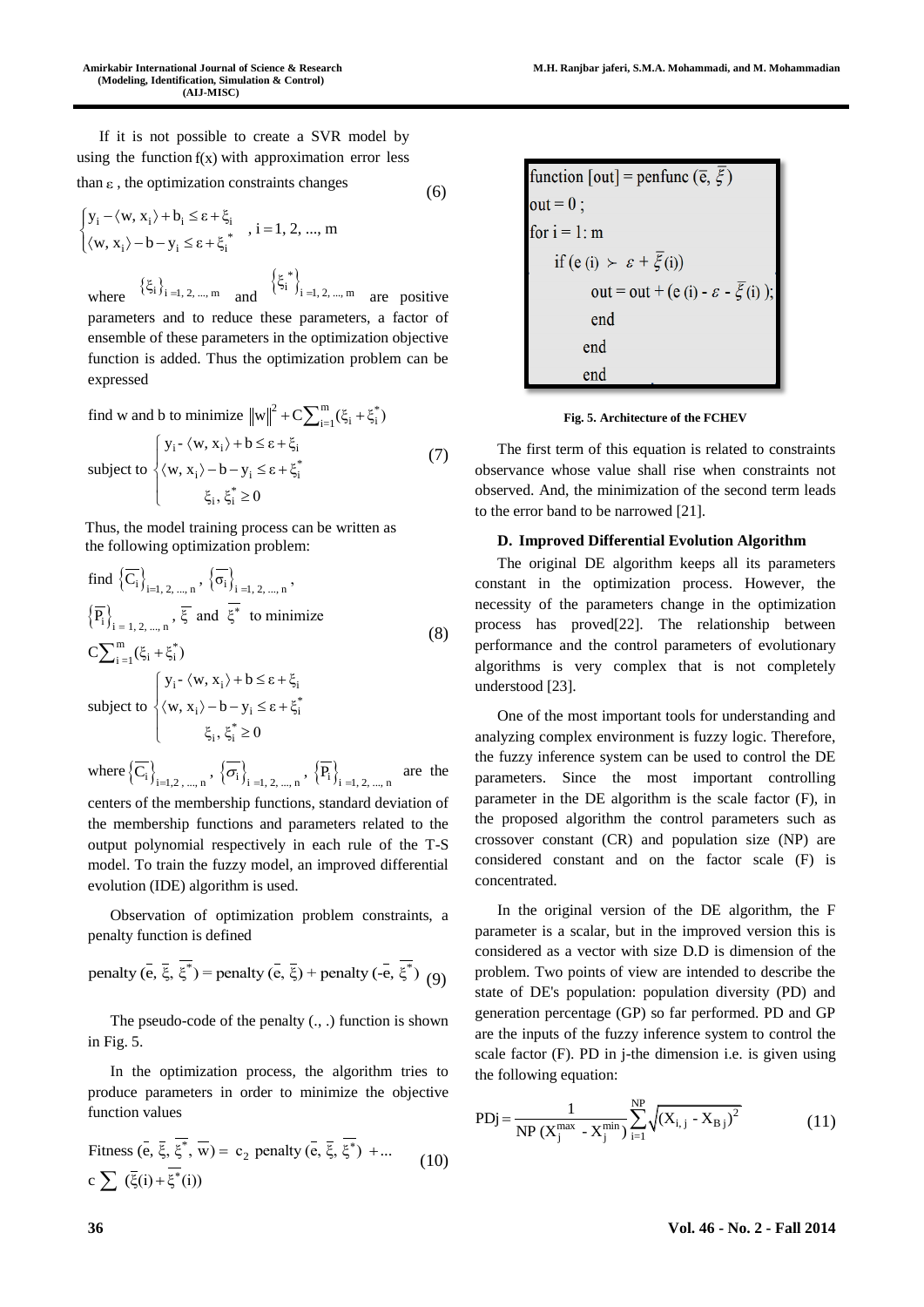where  $X_j^{\text{max}}$  and  $X_j^{\text{min}}$  are the maximum and minimum vector of the population in the j-the dimension, respectively. NP and  $X_{Bj}$  are the population size and the best population vector in the j-the dimension, respectively. GP is easily calculated from the following equation:

$$
GP = \frac{G}{G_{\text{max}}} \tag{12}
$$

where G is the number of generations so far performed and  $G_{\text{max}}$  is the maximum number of generation of the algorithm. Obviously, the range of PD, GP can be in the interval [0, 1].

The membership functions of the Scale factor in the fuzzy inference system are shown in Fig. 6. Fuzzy membership functions related to the PD and GP are the same given in Fig. 6. The output of the fuzzy inference system is scale factor and its range is [0, 1].

The rule base of the fuzzy inference system is manually adjusted based on the experience. The fuzzy rule base is shown in Table 2 [24].

The flowchart of IDE is shown in Fig. 7. According to this flowchart, the algorithm returns a certain number of iterations (parameter c) into the fuzzy inference section that allows users to reduce the calculations if necessary.

It is noteworthy that fuzzy inference system is fired as the problem dimension each time getting into the fuzzy

| <b>Output</b>                                                                                 | <b>Input 1</b> |                         |                  |                  |  |  |
|-----------------------------------------------------------------------------------------------|----------------|-------------------------|------------------|------------------|--|--|
|                                                                                               | VL             | L                       | $\boldsymbol{M}$ | $\boldsymbol{H}$ |  |  |
| <b>Input 2</b>                                                                                |                |                         |                  |                  |  |  |
| VL                                                                                            | VH             |                         | $\boldsymbol{M}$ | H                |  |  |
| L                                                                                             | VH             | H                       |                  | M                |  |  |
| $\boldsymbol{M}$                                                                              | H              | H                       | $\boldsymbol{M}$ |                  |  |  |
| $\boldsymbol{H}$                                                                              | H              | $\cal M$                | L                |                  |  |  |
| VH                                                                                            | $\cal M$       | $\boldsymbol{M}$        | VL               |                  |  |  |
| $\overline{\mathsf{V}}$ L<br>$\mathbf{1}$<br>Degree of membership<br>0.8<br>0.6<br>0.4<br>0.2 |                | $\overline{\mathsf{M}}$ | P                | <b>VP</b>        |  |  |

**TABLE 2.** THE RULE BASE OF THE FUZZY INFERENCE SYSTEM IN THE IDE

**Fig. 6. The membership functions of the Scale factor in the fuzzy inference system**

0 0.2 0.4 0.6 0.8 1

Inference section. Therefore, the calculation content may rise if the problem's dimension is high.

To reduce the calculation content, the scale factor can be considered as a scalar (as stated in the original version) and population diversity can be computed

$$
PD = \frac{\sum_{j=1}^{NP} PD_j}{NP}
$$
 (13)

where  $PD_j$  is calculated according to (11) and NP is population number. The fuzzy inference system is then fired only once in each time entering into fuzzy section.

## **E. Empirical Mode Decomposition**

A nonlinear wave can be composed of various frequency components. One simple technique to separate single-frequency component from the original waveform

Each Single-frequency component obtained of EMD is called intrinsic mode function [20]. The steps to obtain intrinsic mode functions from a waveform as lowfrequency components are separated in each step and this process continues until the highest frequency component remain. A waveform that can only be regarded as an intrinsic mode function must have the following conditions simultaneously [26].

- Extreme points are equal to the number of zero crossing points.
- At any point, the average value of the top and bottom envelope of the curve must be zero.

Fig. 8 shows the EMD algorithm. Further details of the algorithm are given in [26]. In this paper, the EMD algorithm is used to decompose load signal into different frequency components. Both low and high frequency signals are aggregated. Finally, two signals with low and high frequencies are produced. Due to slow dynamic nature of the fuel cell, the low frequencies signal can be considered as a reference signal to FC power following [1]. The FC reference power signal obtained by the EMD algorithm has a restricted gradient that this feature causes to improve FC lifetime, due to avoid of rapid power changes in this power supply [9].

On the other hand, battery system can afford to provide transient power demand due to its ability to response very quickly.

Therefore, an optimal power management algorithm is resulted. The reason of EMD algorithm usage is to consider the lifetime problem of FC in the proposed

٥F  $0.2$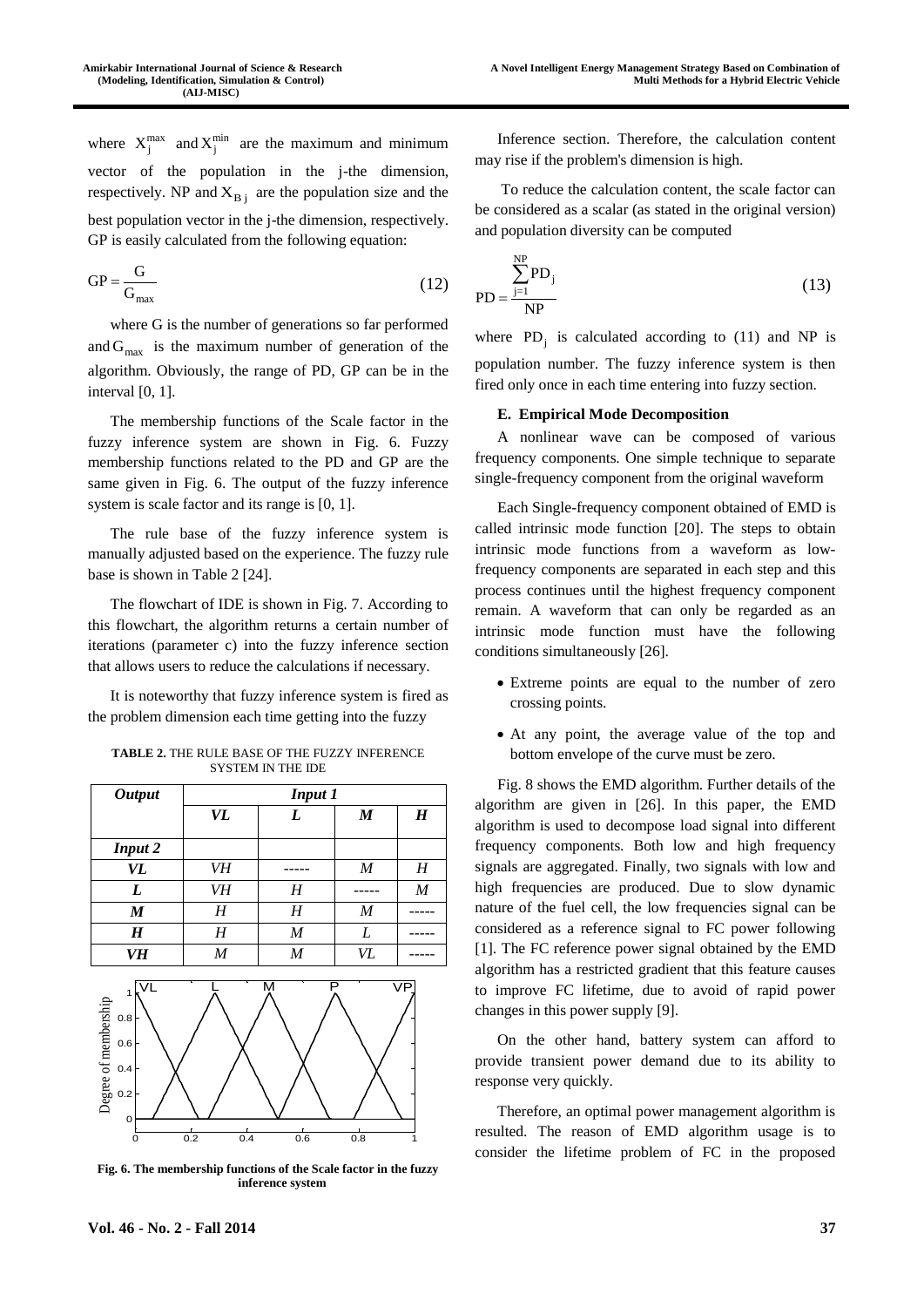strategy. Rapid load demand changes in actual driving cycles insert a significant negative impact on the fuel cell



**Fig. 7. The flowchart of the IDE algorithm**



**Fig. 8. The flowchart of the EMD algorithm**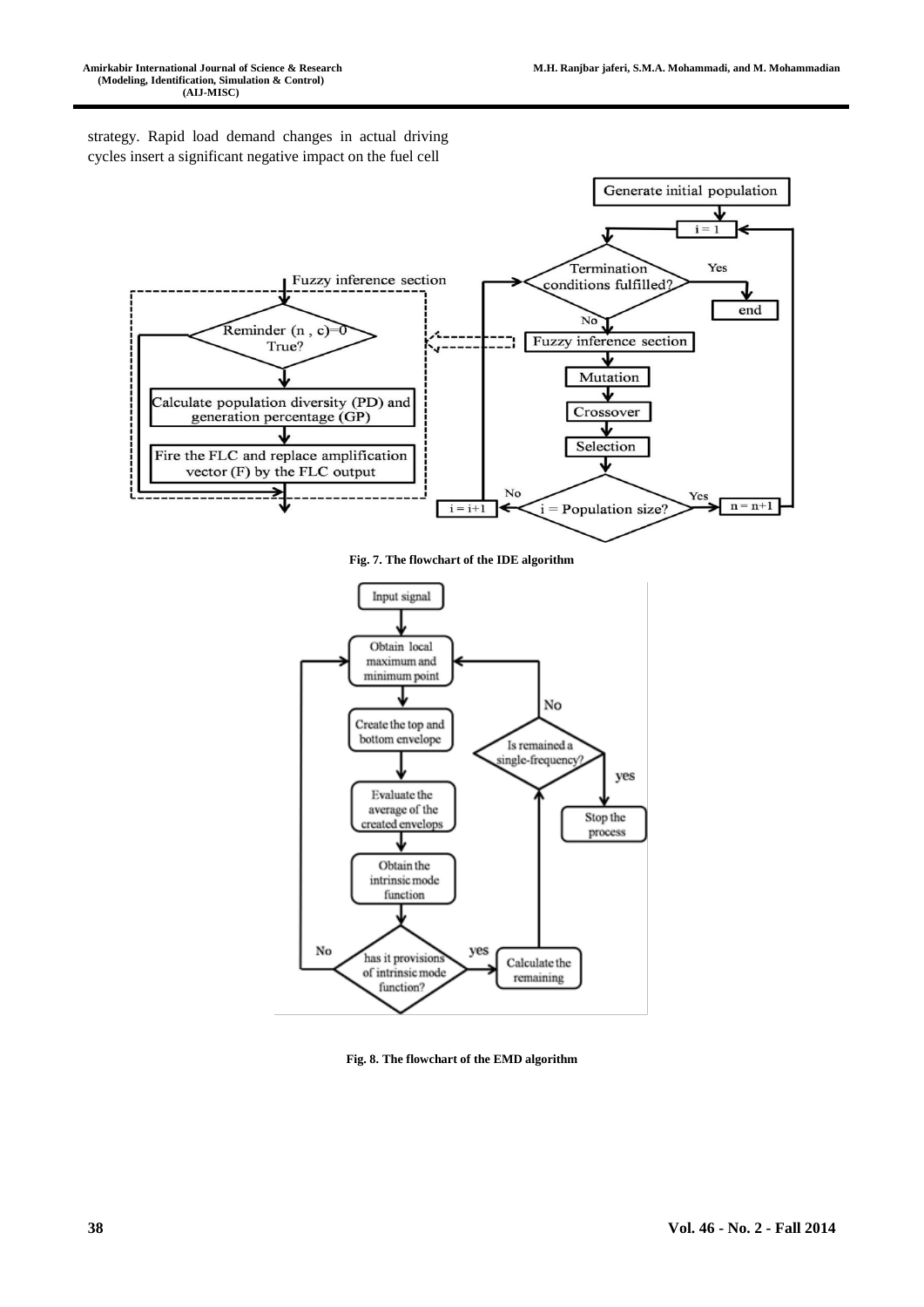

Membrane. Since the FC lifetime is an essential factor for the HEV's economy, this technique could provide a potential solution to the FC's lifetime problem.

# **F. Fuzzy Logic Control Block**

Since the performance of a system can be improved by dual mode controlling technique [27], a dual-mode fuzzy controller is designed in this section to determine the requested power from the FC system. The control inputs of the dual-mode fuzzy controller are

1) The FC reference power signal produced by the EMD algorithm,

2) The state of charge (SOC) of the battery pack.

Charge sustaining of the battery in an optimal range is one of the important indices of a hybrid vehicle performance [1]. The fulfillment of this performance index can guarantee both brake energy recovery and system response to transient load changes.

The desired range of SOC is defined

$$
SOC_{min} \leq SOC \leq SOC_{max} \tag{14}
$$

where and are the lower and upper limits of the battery SOC, respectively, in this paper, they are considered 0.4 and 0.8.

This dual mode fuzzy controller acts in mode A as long as the performance index (PI) signal is larger than the switching limit of the controller. Otherwise ,it operates in mode B.

The only difference between these two fuzzy controllers in the dual mode controller is their fuzzy membership functions in output variable. The membership functions of the FLC-No.1 are shown in Fig. 6. The input membership functions of the FLC-No.2 are the same as the FLC-No.1

The output variable membership functions of the FLC-No.2 are shown in Fig. 7. The fuzzy rule base of both FLC-No.1 and FLC-No.2 are given in Table 2.

The control objectives in the dual mode control process are: to maintain battery's SOC, reduce fuel starvation in FC, extract optimal power for FC and improve generally the overall performance of the system.

Determination the operating mode of the DMFLC is done by a fuzzy decision-making system. The output of this fuzzy system is the performance index (PI) signal ,which is a function:

1) difference between the produced FC power and the load demand mean.

2) difference between the battery SOC and a desired reference value (0.7).

According to the selected input variables of the FLC-No.3, the PI signal is produced to meet the following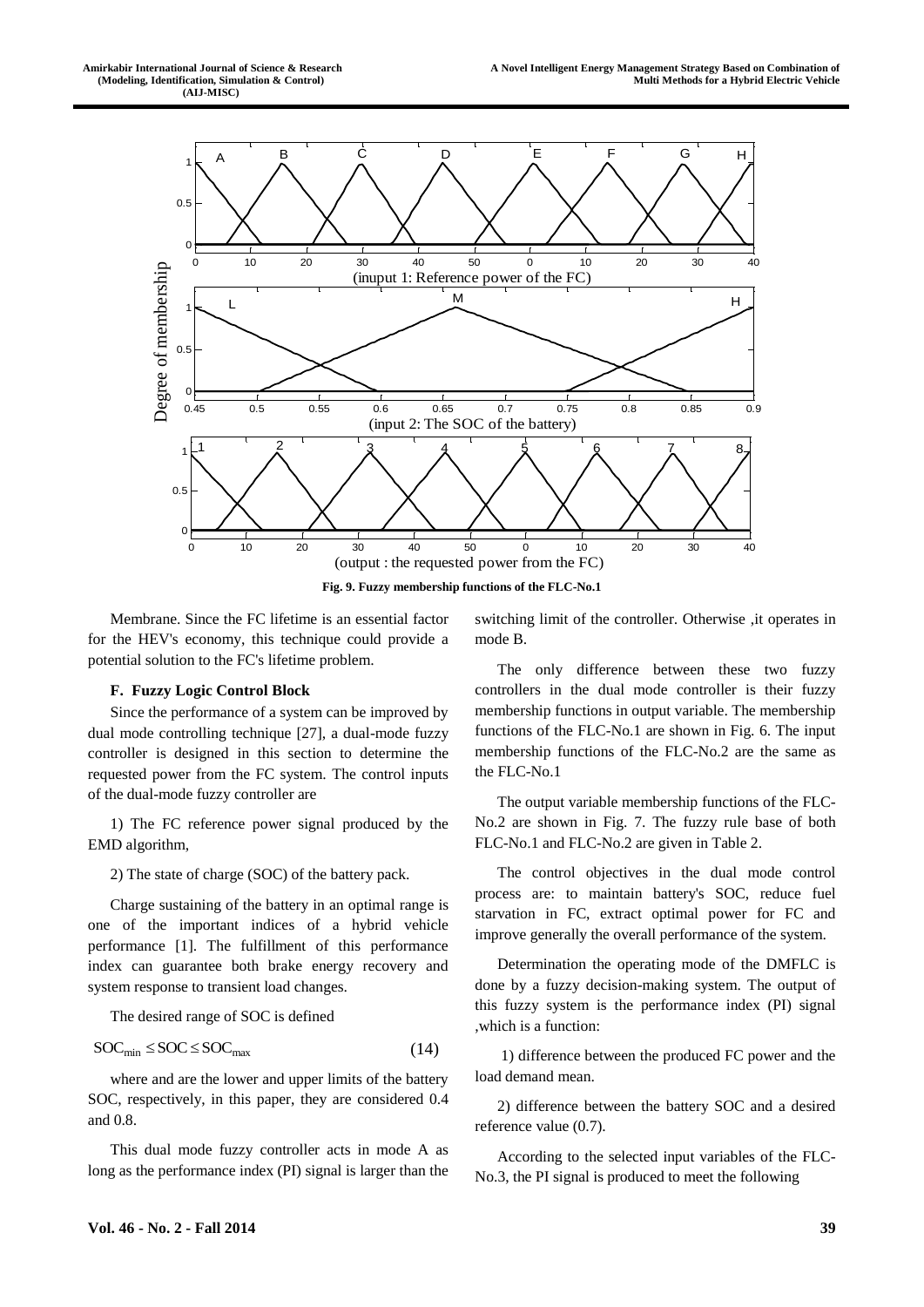**TABLE 3.** THE RULE BASE OF THE FLC-NO.1 AND THE FLC-NO.2

| <b>Output</b>    |   |                  | <b>Input 1</b>           |
|------------------|---|------------------|--------------------------|
|                  | L | $\boldsymbol{M}$ | $\boldsymbol{H}$         |
| <b>Input 2</b>   |   |                  |                          |
| $\boldsymbol{A}$ | 2 | 1                | 1                        |
| B                | 3 | 2                | 1                        |
| C                | 4 | 3                | $\overline{c}$           |
| D                | 5 | 4                | $\mathfrak{Z}$           |
| E                | 6 | 5                | $\overline{\mathcal{A}}$ |
| F                | 7 | 6                | 5                        |
| G                | 8 | 7                | 6                        |
| Η                | 8 | 8                | 7                        |

Objectives:

- The FC power variations will be slow and include the load power demand mean in order to improve the FC performance and its lifetime.
- The SOC of the battery pack remains in a desired range.

Membership functions of the input and output variables are considered equal in the FLC-No.3. Their only difference is the domain of these variables. Membership functions of the FLC-N0.3 are shown in Fig. 8.



**Fig. 10. Membership functions of the FLC- No.2 output**

The values of the parameters of a, b and c for fuzzy variables in the FLC-No.3 are presented in Table 3. The rule base of the FLC-No.3 is listed in Table 4.

**TABLE 4.** THE VALUES OF THE MEMBERSHIP FUNCTIONS OF THE FLC-NO.3

| <b>Input 1</b> | $-20000$ |     | 20000 |
|----------------|----------|-----|-------|
| <b>Input 2</b> | $-0.5$   |     | 0.5   |
| <b>Output</b>  |          | 0.5 |       |

#### **G. Supervisory Switching Control**

In the proposed strategy, the role of the supervisory switching control is determining the FC activity status ;i.e., at what situations the FC system should operate to generate electric power and/ or should be shut down. The purpose of this control step is reducing the working hour of the FC system since the conventional FC's lifetime for transport applications are less than 2000 hours [14]. So, respecting to the high cost of FC system, it is essentially necessary to control the FC activity time. Several conditions are existed for moving between the two states (turn on/ shut down) of the FC.

**TABLE 5.** THE RULE BASE OF THE FLC-NO.3

| <b>Output</b>  |            |     | <b>Input 1</b> |
|----------------|------------|-----|----------------|
|                | <b>Mf1</b> | Mf2 | Mf3            |
| <b>Input 2</b> |            |     |                |
| Mf1            | Mf1        | Mf1 | Mf1            |
| Mf2            | Mf1        | Mf2 | Mf3            |
| Mf3            | Mf2        | Mf2 | Mf3            |
| Mf4            | Mf3        | Mf3 | Mf4            |

As default, the FC system has been shut down. Necessary conditions to state changing of FC are described in Table 5.

**TABLE 6.** TABLE6 SHIFT CONDITIONS IN THE STATE **MACHINE** 

| the         | Load power should be positive and the battery's    |
|-------------|----------------------------------------------------|
| conditions  | SOC should be less than the minimum desired value. |
| to start up | Load power should be positive and the requested    |
| FC.         | power of FC be more than the minimum FC power      |
|             | and the time of being inactive also should be more |
|             | than 3 minutes                                     |
|             | Load power should be more than the maximum         |
|             | battery power.                                     |
|             | SOC should be less than $SOC_{min}$ and also the   |
|             | minimum FC power value be less than the difference |
|             | between the load power and the maximum charging    |
|             | <i>power of battery.</i>                           |
|             | Load power should be negative and the minimum FC   |
| the         | power be more than the difference between the load |
| conditions  | power and the maximum charging power of battery.   |
| to          | Load power should be less than the maximum         |
| <b>Shut</b> | battery power and the requested power of FC be     |
| down FC     | lower than the its minimum value and the battery   |
|             | SOC be more than the SOC <sub>max</sub>            |

#### **H. Optimization Problem Ormulation**

The fuzzy controller was used in [9-16] to design HEV's energy management strategy. However, one of the disadvantages that fuzzy theory face to, is that membership functions parameters such as width and standard deviation are independent of the designed fuzzy rules [16]. Therefore, there is no guarantee for excellent performance of the developed fuzzy system, particularly to control HEV that has lots of uncertainties. So the search for an optimal method of fuzzy variables can be crucial in improving the control performance. Many papers such as  $[15]$  -  $[28]$  -  $[29]$  -  $[30]$  used evolutionary algorithm to optimize the variables of fuzzy controller in HEVs.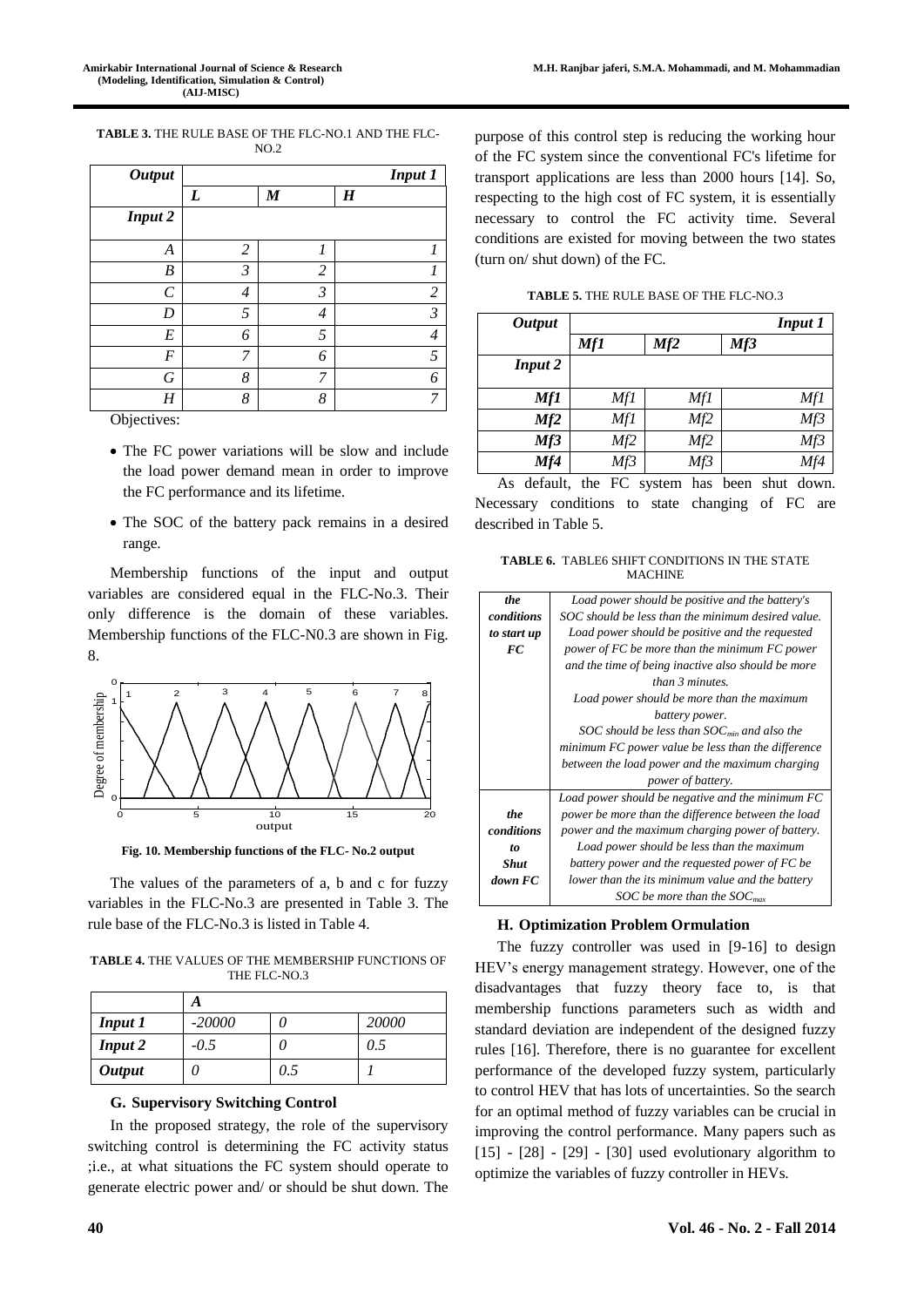In this paper, the improved differential evolution algorithm is used to search the optimal coefficients of membership functions parameters of the FLC-No.3 variables. Since in this controller the membership functions of the input and output variables are selected Gaussian type, the optimization parameters with respect to (2) are the centers (c) and widths  $(\sigma)$ . Optimization parameters and their lower and upper limits are given in Table 7. The objective function of the optimization problem consists of two performance criteria stated by two weighting factors

two weighting factors  
\n
$$
f(\Delta SOC, Fuel_{com}) = (w_1 \times \Delta SOC) + (w_2 \times Fuel_{com})
$$
 (15)

where is the SOC fluctuation that can be represented as:

$$
\Delta SOC = SOC_{\text{final}} - SOC_{\text{initial}} \tag{16}
$$

where and are SOC value of the final and initial time in driving cycle, respectively. Represents consumed fuel per gallon (4 liters). Weighting coefficients of w1 and w2 are intended to be 1000 and 1, respectively. These weighting coefficients are to value the effects of optimization terms. Here is negligible with respect to the amount of consumed fuel, so the weighting coefficient of it is 1000. Optimal values of optimization variables are presented in Table 7.

#### **4. VALIDATION PROCESS**

In this section, the validation process of the proposed strategy is performed. The proposed strategy has been implemented on a FC/ battery hybrid vehicle in order to verify the improvement of the performance and economical indices. To compare and demonstrate the effectiveness of the proposed strategy, three pre-designed strategies are used. The three strategies include default control strategy existed in Advisor software, and the fuzzy logic control based strategy presented in [11].

These relevant simulations have been implemented in Advisor software.

#### **A. Simulation Parameters**

Standard driving cycles can be used to evaluate the dynamic response of a designed control strategy [8].

In this paper, the Urban Dynamometer Driving Schedule (UDDS), used commonly in the literature, is employed. The UDDS cycle parameters are shown in Table 8.

The Advisor default values have been utilized to set the sizes of vehicle Parameters. Therefore, the degree of hybridization (DOH) is 51.6%. The DOH is defined as [31]:

$$
DOH = \frac{P_{\text{ESS-rated}}}{P_{\text{total}}}
$$
\n(17)

where electric power is can be delivered by ESS and is the total power that can be delivered by ESS and FC.

| Time [S]                       | 1369   |
|--------------------------------|--------|
| Distance [miles]               | 7.45   |
| Max. speed [mph]               | 56.7   |
| Avg. speed [mph]               | 19.58  |
| Max. accel [ft. $(s^2)^{-1}$ ] | 4.84   |
| Max. decal [ft. $(s^2)^{-1}$ ] | -4.84  |
| Avg. accel [ft. $(s^2)^{-1}$ ] | 1.66   |
| Avg. decal [ft. $(s^2)^{-1}$ ] | $-1.9$ |
| Idle time $[<]$                |        |

**TABLE 7.** TABLE8 SPECIFICATIONS OF THE UDDS DRIVING **CYCLE** 

#### **B. Simulation Results**

The simulation results related to the load power prediction are shown in Fig. 11. As shown in this figure, the load power is predicted as good as expected. The reference power signal of the FC system obtained by the EMD algorithm is shown in Fig. 12. As can be seen from Fig. 12, this signal is empty of any suddenly changes in power values. So considering this signal as a tracking reference, the FC power profile can be a useful step to enhance the performance and extend its lifetime. Fig. 13 shows variations of the FC Power in the driving cycle duration. As can be seen in this figure,variations of FC power are slow and transient-free by the proposed EMS as expected. As the FC power rises, it is expected that the FC current increases in order to provide requested power.

FC current is proportional to the fuel consumption i.e. sudden increase of the current leads to fuel starvation and also having a negative impact on FC membrane. Therfore, the fuel cell lifetime can be increased by the proposed strategy.

Consumed fuel (hydrogen) flow rate of FC system is shown in Fig. 14. The amounts of the consumed fuel per gallon (4 liters) are shown in Fig. 15. The power variation of the battery is shown in Fig. 16. One of the goals of the proposed strategy is to allocate load power transients to the battery. The fulfillment of this goal can be seen with respect to Fig. 16. Fig. 17 shows the SOC variations of the battery pack with respect to the load changes. As Fig. 17 shows, the SOC variations will remain in a desired range. Variations of the vehicle speed during the driving cycle are shown in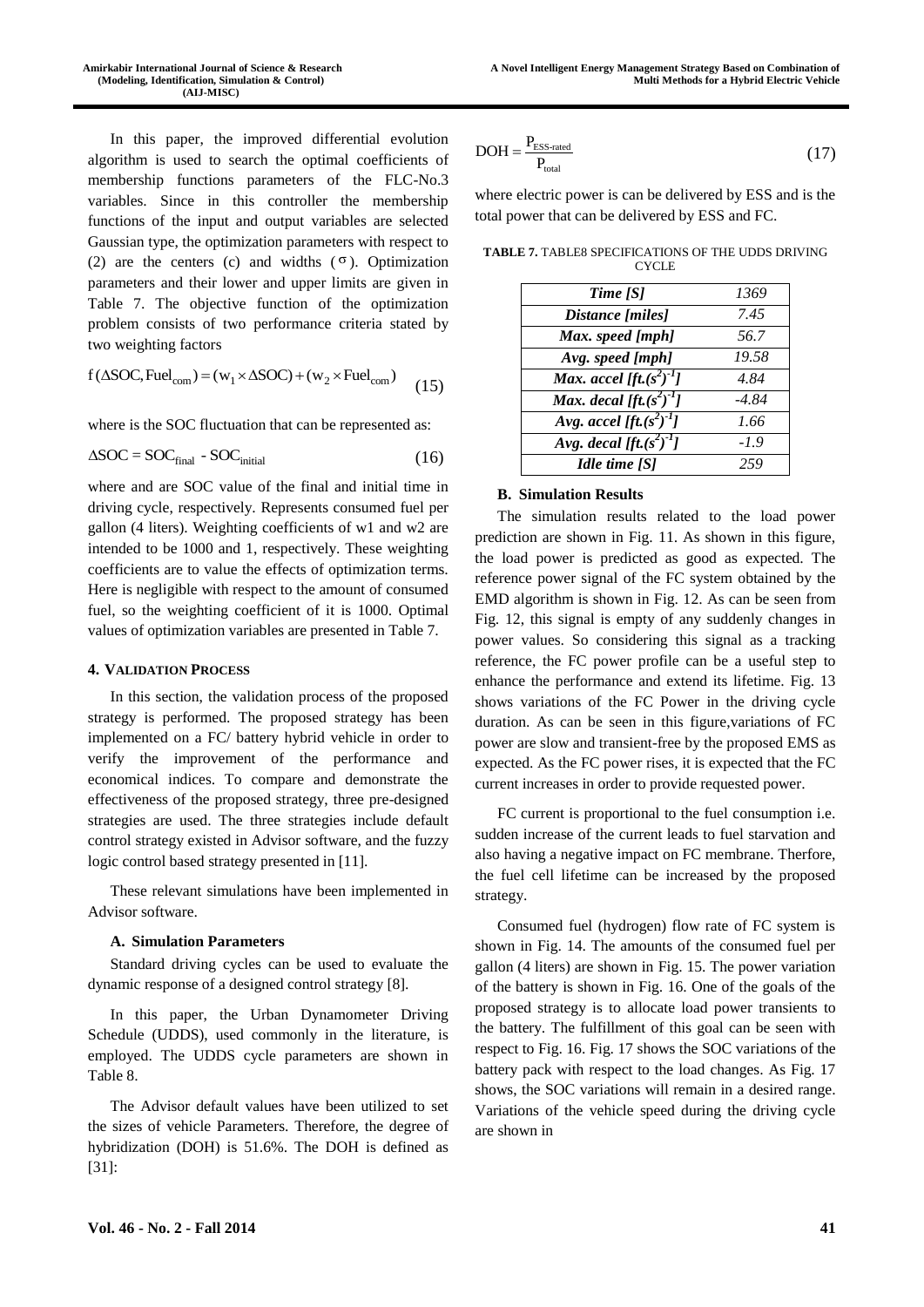|                                | The output of the FLC-No.3 |                | The second input of the FLC-No.3<br>The first input of the FLC-No.3 |               |                       |                |                      |               |                       |                |                      |
|--------------------------------|----------------------------|----------------|---------------------------------------------------------------------|---------------|-----------------------|----------------|----------------------|---------------|-----------------------|----------------|----------------------|
| <i><b>Optimal</b></i><br>Value | <b>Upper</b><br>limit      | Lower<br>limit | param<br><i>eter</i>                                                | <b>Optima</b> | <b>Upper</b><br>Limit | Lower<br>limit | Param<br><i>eter</i> | <b>Optima</b> | <b>Upper</b><br>limit | Lower<br>limit | Param<br><i>eter</i> |
|                                |                            |                |                                                                     | Value         |                       |                |                      | Value         |                       |                |                      |
| 0.045                          | 0.122                      | 0.007          | $\sigma_{3,1}$                                                      | 0.022         | 0.11                  | 0.007          | $\sigma_{2,1}$       | 391.84        | 4710                  | 380            | $\sigma_{1,1}$       |
| 0.021                          | 0.061                      | 0.007          | $\sigma_{3,2}$                                                      | 0.012         | 0.0683                | 0.007          | $\sigma_{2,2}$       | 2320.6        | 2470                  | 380            | $\sigma_{1,2}$       |
| 0.043                          | 0.068                      | 0.007          | $\sigma_{3,3}$                                                      | 0.021         | 0.07                  | 0.007          | $\sigma_{2,3}$       | 2033.28       | 2680                  | 380            | $\sigma_{1,3}$       |
| 0.073                          | 0.118                      | 0.007          | $\sigma_{3,4}$                                                      | 0.079         | 0.13                  | 0.007          | $\sigma_{2,4}$       | 2424.06       | 4560                  | 380            | $\sigma_{1,4}$       |

**TABLE 8.** TABLE7 OPTIMAL VALUES OF THE FLC-NO.3 PARAMETERS



**Fig. 11. Load power prediction result**



**Fig. 12. Reference power signal for the FC system**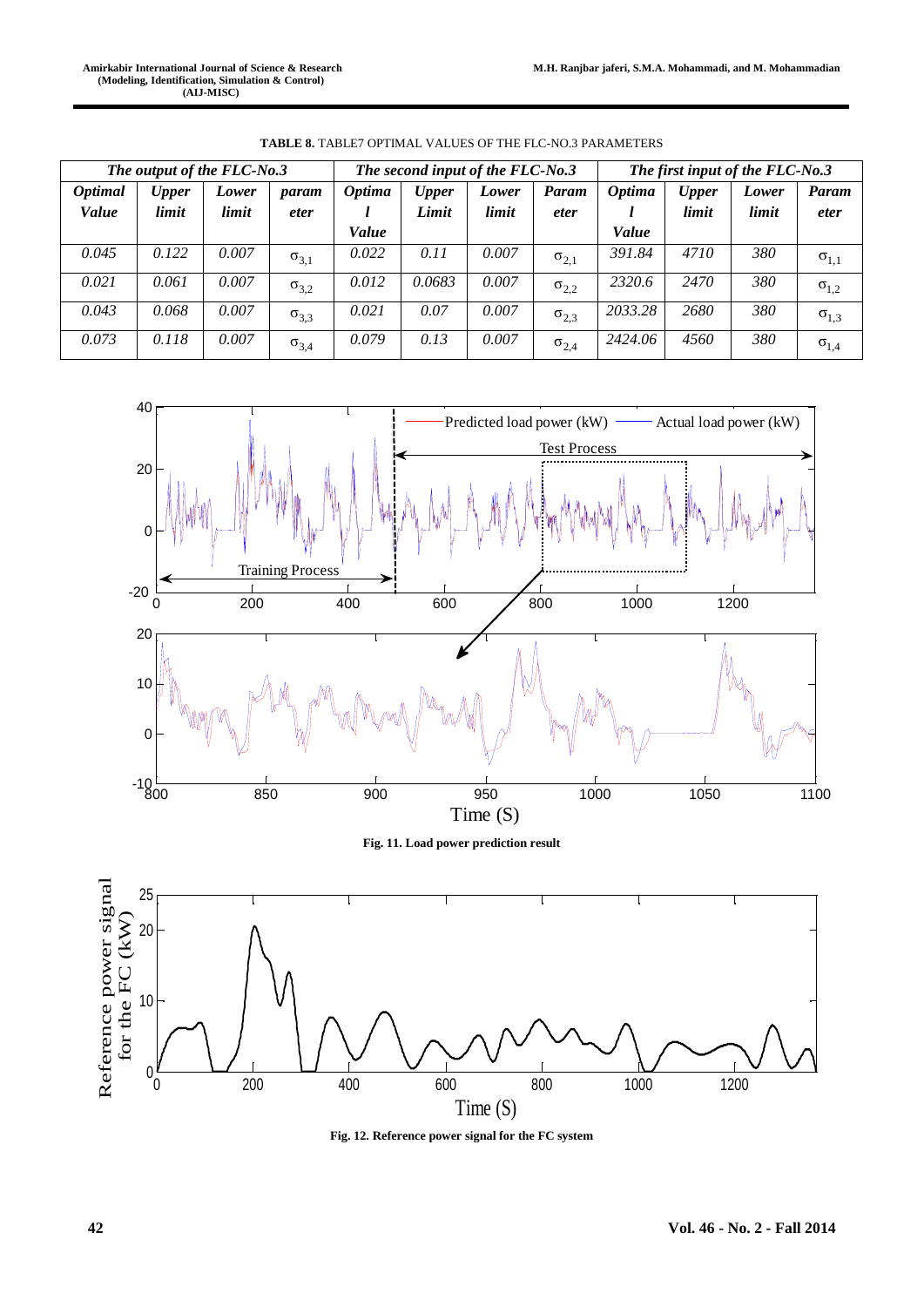

**Fig. 16. The output power of the battery pack**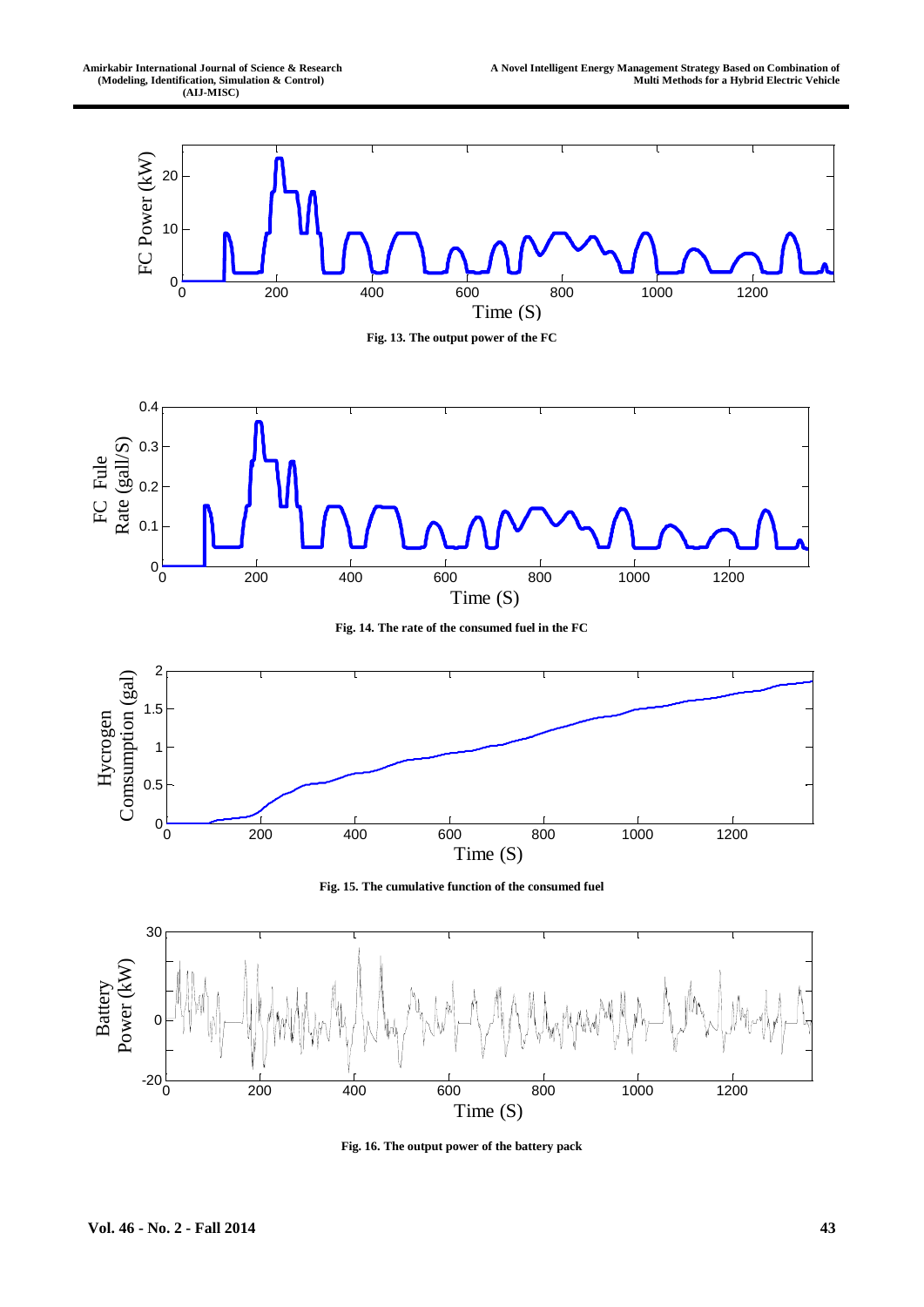

**Fig. 17. Soc variation**



**TABLE 9.**

| <b>TABLE 10.</b> COMPARISON OF PERFORMANCE INDICES IN DIFFERENT CONTROL STRATEGIES |  |
|------------------------------------------------------------------------------------|--|

| <b>Performance Index</b>  | <b>Default Control</b> | <b>Fuzzy Control</b> | <b>Proposed Control</b> |
|---------------------------|------------------------|----------------------|-------------------------|
| Fuel Economy (mpg)        |                        | 3.2                  |                         |
| Gasoline Equivalent       | 46.1                   | 46.7                 | 59.4                    |
| Overall System Efficiency | 0.149                  | 0.149                | 0.163                   |
| <b>SOC</b> Fluctuation    | 0.0904                 | 0.0837               | $-0.0113$               |

| <b>Energy Usage</b>     | <b>Default Control</b> | <b>Fuzzy Control</b> | <b>Proposed Control</b> |
|-------------------------|------------------------|----------------------|-------------------------|
| Aerodynamic loss (W)    | 1056                   | 1056                 | 1056                    |
| <i>Rolling loss</i> (W) | 1461                   | 1461                 | 1461                    |
| Power of Fuel In (W)    | 19507                  | 19288                | 15139                   |
| Energy stored (W)       | 2590                   | 2397                 | $-309$                  |

Fig. 18. It is clear from Fig. 18 that vehicle is able to track the required speed of the UDDS driving cycle.

In Table 9 some performance Criteria are listed that are studied in the HEV's energy management strategy discussion. In this table the performance inds of the proposed strategy are compared with three other strategies that are mentioned previously.

Table 9 confirms that the proposed control strategy is indeed effective in fuel economy under three driving patterns. By comparing the results of SOC deviations, it is clear that, the SOC deviation of the proposed strategy is less than other strategies. One of the evaluation criteria for energy management strategies is their capability to maintain the SOC of energy storage devices. In other words, the desired strategy is the one that have the same SOC at the beginning and the end of the cycle.

When a vehicle moves, the driving force provided by its power system is employed to overcome rolling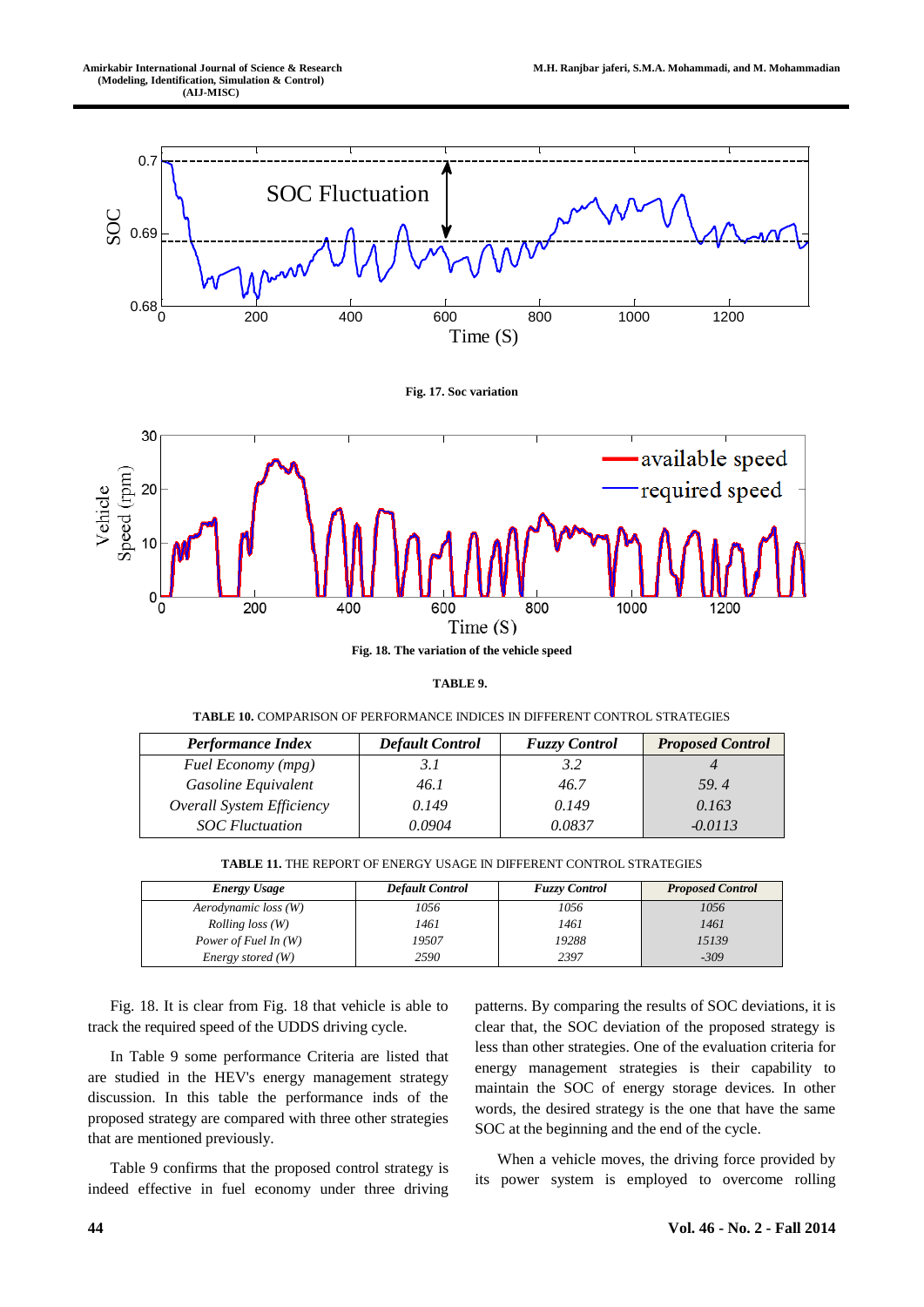resistance, grade resistance, aerodynamic resistance and accelerating resistance. In this paper, losses power of grade and acceleration resistances are neglected. Therefore, the overall system efficiency is calculated as:

Overall System Efficiency = 
$$
\frac{P_{Loss - aero} + P_{Loss - roll}}{P_{fuel - in} + P_{ESS - stored}}
$$
 (18)

where  $P_{Loss - aero}$  and  $P_{Loss - roll}$  are both power losses, originated from the aerodynamic resistant and rolling resistant, respectively. is the net power obtained by the engine consumed fuel. is the stored power in energy storage systems at the drive cycle completion. During the vehicle moving, if the produced energy of the power sources becomes more than the required propelling energy, the surplus energy would stored in energy storage system. All the types of energy usage in the studied vehicle under different drive cycles are listed in Table 10.

From these results, it is clear that the proposed energy management strategy reduces the fuel consumption and also improves the system performance.

# **5. CONCLUSION**

This paper presented an optimized hierarchical strategy based on several control techniques. The strategy was designed to distribute power between the power generation units of FC/ Battery hybrid electric vehicle power in order to meet its performance requirements. The main advantage of the proposed strategy was to meet a perfectly real time method. This proposed strategy could improve the vehicle components lifetime and ensure the reduction of fuel consumption cost. As observed in the simulation results, the proposed strategy could answer the controlling obligations such as charge sustaining of the battery, the overall system efficiency, fuel economy and etc. Therefore, the proposed strategy can be viewed as a new approach in advanced energy management system of the hybrid electric vehicles

#### **REFERENCES**

- [1] Y. Eren, O. Erdinc, H. Gorgun, M. Uzunoglu, and B. Vural, "A fuzzy logic based supervisory controller for an FC/UC hybrid vehicular power system," international journal of hydrogen energy, vol. 34, pp. 8681 – 8694, 2009.
- [2] Amin. Hajizadeh, and Masoud. Aliakbar Golkar, "Intelligent power management strategy of hybrid distributed generation system," Electrical Power and Energy Systems, vol. 29, pp. 783 – 795, 2007.
- [3] O. Erdinc, B. Vural, and M. Uzunoglu, "A wavelet-fuzzy logic based energy management strategy for a fuel cell/battery/ultra-capacitor

hybrid vehicular power system," Journal of Power Sources, vol. 194, pp. 369-380, 2009.

- [4] Chun.Yan. Li, and Guo.Ping. Liu, "Optimal fuzzy power control and management of fuel cell/battery hybrid vehicles," Journal of Power Sources, vol. 192, pp. 525 - 533, 2009.
- [5] Junghwan. Ryu, Yeongseop. Park, and Myoungho. Sunwoo, " Electric powertrain modeling of a fuel cell hybrid electric vehicle and development of a power distribution algorithm based on driving mode recognition," Journal of Power Sources, vol. 195, pp. 5735 - 5748, 2010.
- [6] Min.Joong. Kim, and Huei. Peng, "Power management and design optimization of fuel cell/battery hybrid vehicles," Journal of Power Sources, vol. 165, pp. 819 - 832, 2007.
- [7] Richard. Meyer, Raymond.A. DeCarlo, Peter.H. Meckl, Chris. Doktorcik, and Steve. Pekarek, "Hybrid Model Predictive Power Flow Control of a Fuel Cell-Battery Vehicle," 2011 American Control Conference on O'Farrell Street, San Francisco, CA, USA, June 29 - July 01, 2011.
- [8] Y. Ates, O. Erdinc, M. Uzunoglu, and B. Vural, "Energy management of an FC/UC hybrid vehicular power system using a combined neural network-wavelet transform based strategy," International journal of hydrogen energy, vol. 35, pp. 774 – 783, 2010.
- [9] O. Erdinc, B. Vural, and M. Uzunoglu, "A wavelet-fuzzy logic based energy management strategy for a fuel cell/battery/ultra-capacitor hybrid vehicular power system," Journal of Power Sources, vol. 194, pp. 369-380, 2009.
- [10] Majid Zandi, A. Payman, Jean-P. Martin, Serge Pierfederici,B. Davat, and F. Meibody-Tabar, "Energy Management of a Fuel Cell/Supercapacitor/Battery Power Source for Electric Vehicular Applications," IEEE transactions on vehicular technology, vol. 60, pp. 433 – 443, Feb. 2011.
- [11] Qi. Li, Weirong. Chen, Yankun. Li, Shukui. Liu, and Jin. Huang, "Energy management strategy for fuel cell/battery/ultracapacitor hybrid vehicle based on fuzzy logic," Electrical Power and Energy Systems, vol. 43, pp. 514 – 525, 2012.
- [12] Gao. D, Jin. Z, and Lu. Q, "Energy management strategy based on fuzzy logic for a fuel cell hybrid bus," Journal of Power Sources, vol. 185, pp. 311- 317, 2008.
- [13] M. Kim, Y. Sohn, W. Lee, and C. Kim, " Fuzzy control based engine sizing optimization for a fuel cell/ battery hybrid mini-bus," Journal power sources, vol. 178, pp. 706-710, 2008.